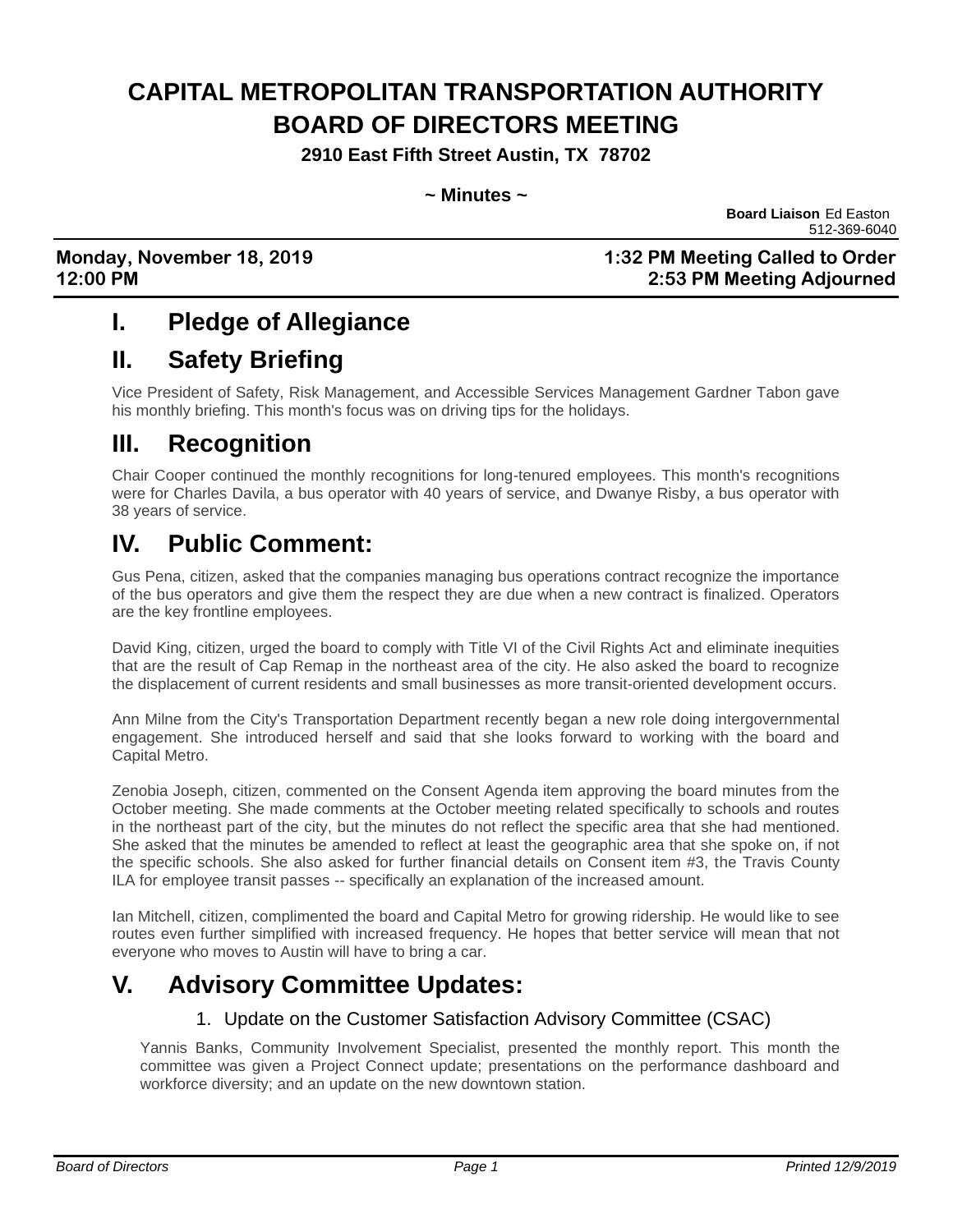### 2. Update on the Access Advisory Committee (AAC)

Yannis Banks, Community Involvement Specialist, presented the monthly report. This month the committee heard updates on the performance dashboard; replacement of paratransit vans; workforce diversity; and a presentation on recent problems with on-time performance.

## **VI. Board Committee Updates:**

#### 1. Operations, Planning and Safety Committee

The committee did not meet this month, so no report was given.

#### 2. Finance, Audit and Administration Committee; and

Chair Mitchell presented the report. The committee met on November 6th and recommended the Travis County ILA for today's Consent Agenda. They also heard updates on Internal Audit items in progress and did the annual performance review for the Vice President, Internal Audit.

#### 3. CAMPO update

No report was given this month.

### **VII. Consent Items**

| <b>RESULT:</b>   | <b>ADOPTED [UNANIMOUS]</b>                                       |
|------------------|------------------------------------------------------------------|
| <b>MOVER:</b>    | Terry Mitchell, Board Member                                     |
| <b>SECONDER:</b> | Jeffrey Travillion, Board Member                                 |
| AYES:            | Mitchell, Cooper, Kitchen, Jonse, Renteria, Travillion, Stratton |
| <b>ABSENT:</b>   | Garza                                                            |
|                  |                                                                  |

- 1. Approval of Minutes from the October 28, 2019 Board Meeting.
- 2. Approval of a resolution adopting the 2020 Board Meeting Calendar.

3. Approval of a resolution authorizing the President & CEO, or his designee, to modify an Interlocal Agreement (ILA) with Travis County for employee transit passes to increase the agreement's not-to-exceed amount from \$87,000 to \$110,000, an increase of \$23,000.

### **VIII. Action Item**

1. Approval of a resolution directing the President & CEO, or his designee, to create a Red Line Parkway Plan for Trails, Parks, Public Space, and Trail-Oriented Development along the Capital Metro Red Line, including a strategy for the development, management, and operation of this plan and implementation schedule.

This resolution was brought forward at the request of Board Member Kitchen. The Austin City Council passed a similar resolution recently and she urges the two entities to work together on this effort.

Tom Wald from the Redline Parkway Initiative provided Public Comment on the background behind this resolution. There has been a longtime plan to create a trail in this corridor, but only short sections have been built. The Parkway Initiative will have its official launch party this week in support of the effort.

Board Member Kitchen said she would like to add language directing the President & CEO to coordinate with the City of Austin, with the City taking the lead in some ways.

Board Member Stratton asked Mr. Wald if he could give some background on the Redline Parkway Initiative group. Mr. Wald explained that the group was founded in 2017 and has been working with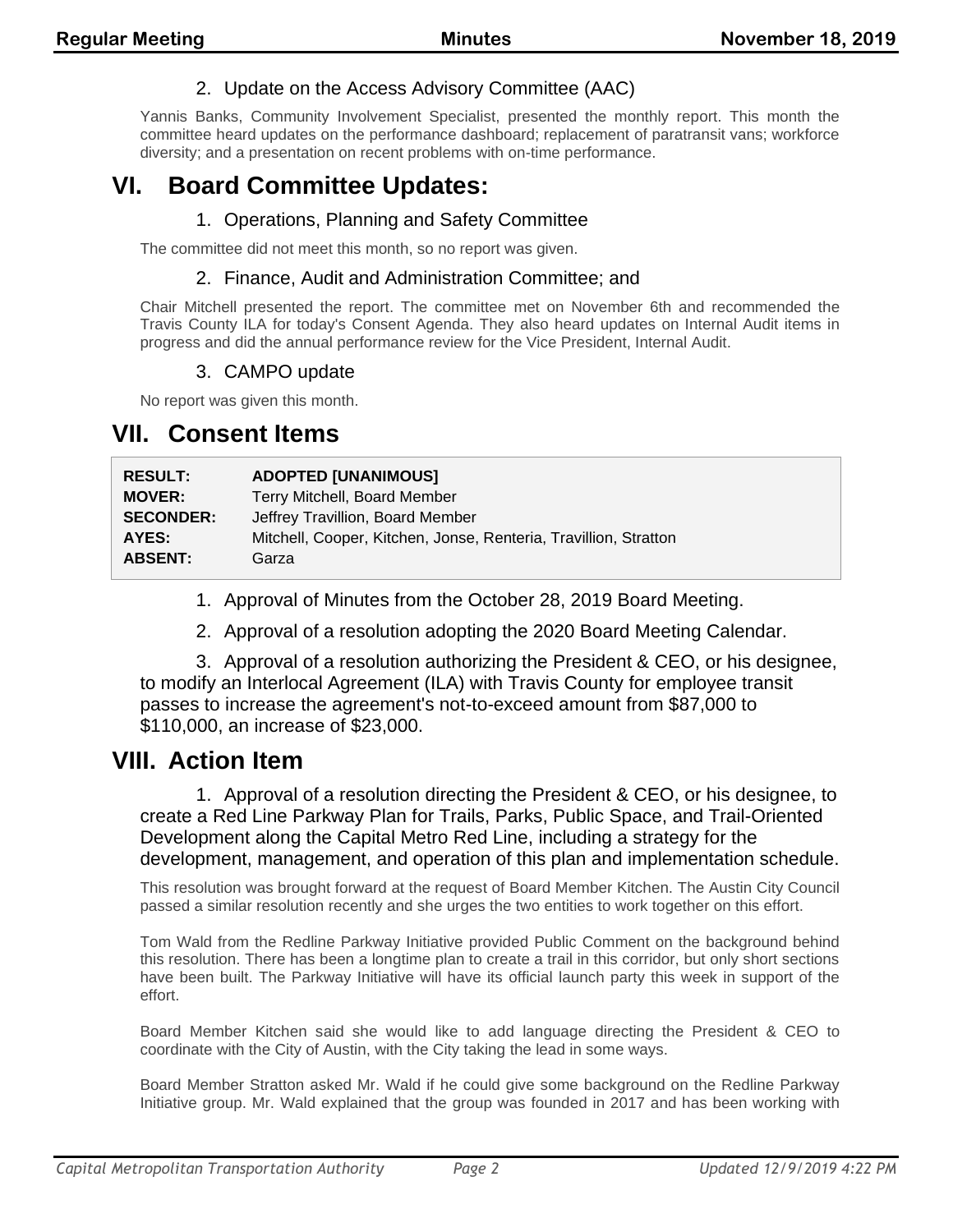Capital Metro since that time. He outlined several of the goals of the organization and clarified that as things evolved the group would most likely be involved in coordination between parties and in fundraising.

Chair Cooper, Board Member Kitchen and President Clarke led a discussion on the wording of the resolution and several changes and clarifications were made via a friendly amendment. Board Member Stratton expressed concern that this process feels a little rushed, and that procedurally he would feel better if we could postpone this for a month to have some time to review and get more information. Board Member Kitchen explained that while she understands that, this resolution is really just saying that we are interested in this concept and would like to see the parties work together to see if a we can find a way to move forward on it.

(Given the clarifications and additions to the resolution from the dais, the Board elected to take action on this item after returning from Executive Session when they could have a hard copy of the final resolution in front of them.)

After Executive Session Board Member Stratton expressed his thanks to Board Member Kitchen and Chair Cooper for the brief delay. He appreciates the clarifications and having it on paper in front of him and now supports this.

| <b>RESULT:</b>   | <b>ADOPTED [UNANIMOUS]</b>                                       |
|------------------|------------------------------------------------------------------|
| <b>MOVER:</b>    | Ann Kitchen, Board Member                                        |
| <b>SECONDER:</b> | Sabino Renteria, Board Member                                    |
| AYES:            | Mitchell, Cooper, Kitchen, Jonse, Renteria, Travillion, Stratton |
| <b>ABSENT:</b>   | Garza                                                            |

### **IX. Presentations:**

### 1. Contracted Bus Operations and Maintenance Update

Chief Customer Officer Dottie Watkins presented this item.

She gave a brief presentation on the background of the new contract and award, which combines operations at both locations under one contract with MV Transportation. Much of the activity to date has been communicating with, mobilizing, and training of both new and incumbent staff. RATPDev, the existing contractor at the 2910 East 5th facility, has been supportive and helpful in granting access to their employees.

Dottie also gave an overview of the facilities and equipment that will be part of the transition. A third party has been assisting with inspections of each vehicle. Approximately 60 new non-revenue vehicles will also be placed into service. Both the current MV and the RATPDev contracts will need to be closed out as well.

Board Member Stratton asked about negotiations with the ATU toward a new labor contract. Dottie asked the MV General Manager Ron Barnes to step up and give an update. Mr. Barnes expressed confidence that both parties are ready to wrap up negotiations, with a next meeting set to occur on December 5th and 6th. Dottie also commented that if both parties are not able to reach an agreement, the typical outcome is that an agreement is reached to work under the existing contract.

### 2. Route Performance Dashboard Update

Director of Performance and Strategic Initiatives Pat Vidaurri presented this item.

Currently we have on the Capital Metro website dashboards that focus on Safety, Reliability, Financial, and Ridership. This presentation was to preview and get feedback from the board on a new Route Performance dashboard, to allow ridership and other data to be presented by route. This dashboard pulls data from each of the other dashboards to present its data. Pat gave an overview of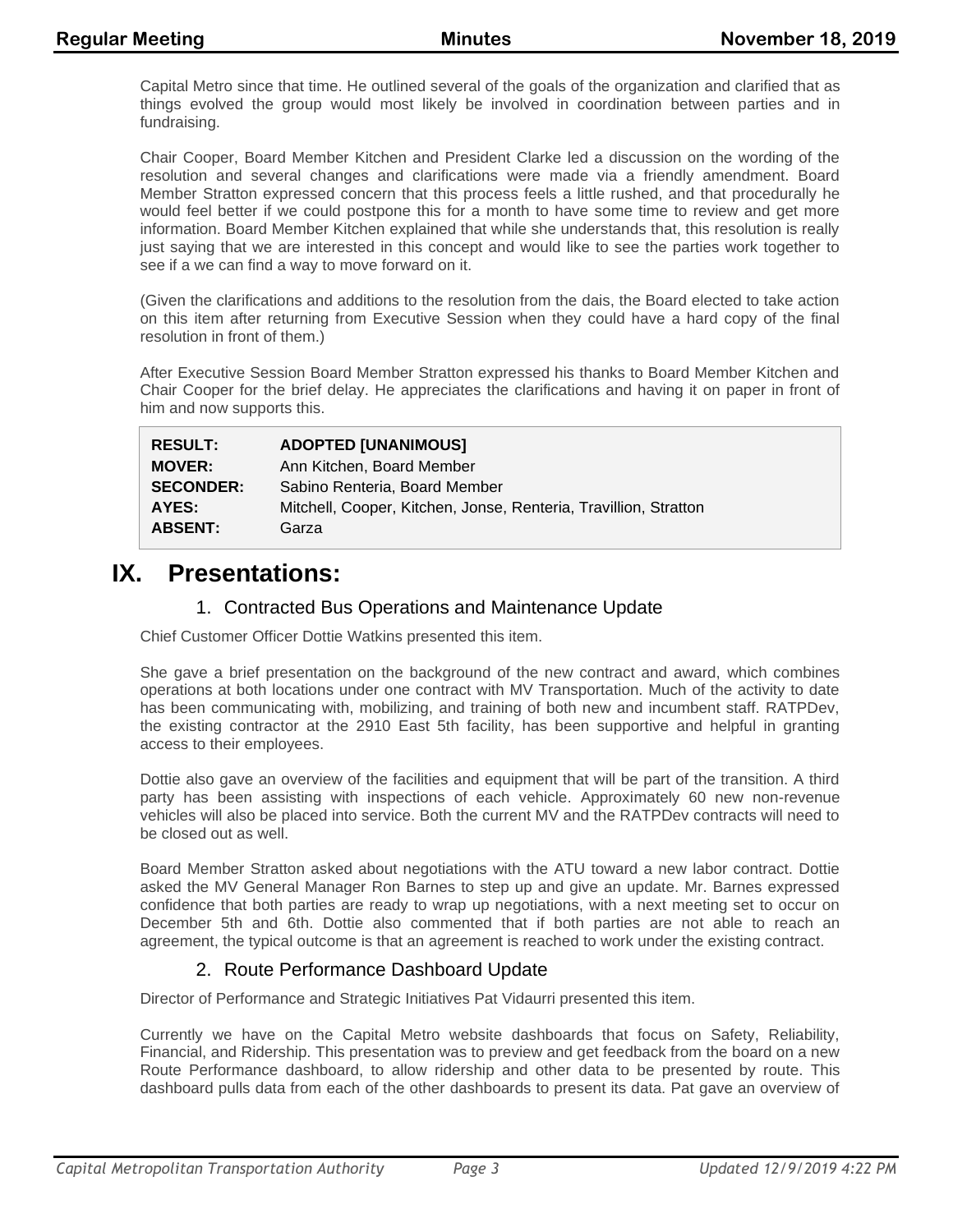the development and feedback processes so far. She thanked staff member Maria Garza and the IT department for their hard work on the project.

Board Member Stratton expressed his thanks and gratitude for the new tool, commenting that it was a great step forward for transparency.

President Clarke thanked Board Member Stratton and gave some credit for the idea to Board Member Mitchell. He also thanked Pat, Maria, and the IT staff for giving the agency another tool to support the mission. Chair Cooper concurred with the assessment and added his thanks.

### 3. Project Connect and Community Engagement Update

Program Officer Dave Couch and Manager of Community Involvement Jackie Nirenberg presented this month's report.

Dave ran through an updated program timeline and upcoming milestones on the Blue/Orange, MetroRapid, and Green Lines. We continue to work and meet with City of Austin staff to discuss technical details.

Jackie presented current engagement metrics and discussed several recent outreach events. Virtual Open Houses for the Blue and Orange Lines are also currently online.

Zenobia Joseph, citizen, provided Public Comment urging the board not to neglect transit coverage as they get updates on ridership. Specifically, the frequency of Route 392 is not adequate, and recent bus enhancements have not trickled down to customers in the northeast area of the city. She would also ask that the location of the southboard Chinatown stop be relocated to improve safety. Board Member Kitchen asked if the board could be looped into any follow up on the relocation.

### **X. Reports:**

#### 1. President's Report

President Clarke presented his report. This month's items included the upcoming Stuff the Bus campaign; the opening of the temporary Downtown Station which will allow service back into that location; a recent Veteran's Day recognition for Capital Metro service members; Capital Metro's recent award for Transportation Demand Management excellence from the Association of Commuter Transportation; and recent ridership data that shows 13 straight months of growth.

Chair Cooper complimented staff on the ridership data and on the early opening of the temporary rail station downtown. He also felt the recent presentation during the joint worksession with Austin City Council was excellent.

## **XI. Executive Session of Chapter 551 of the Texas Government Code:**

Section 551.074 for personnel matters - Discussion of President & CEO 2019 Performance Evaluation

Went into executive session at 2:09 PM Returned from session at 2:50 PM

### **XII. Items for Future Discussion:**

## **XIII. Adjournment**

## **ADA Compliance**